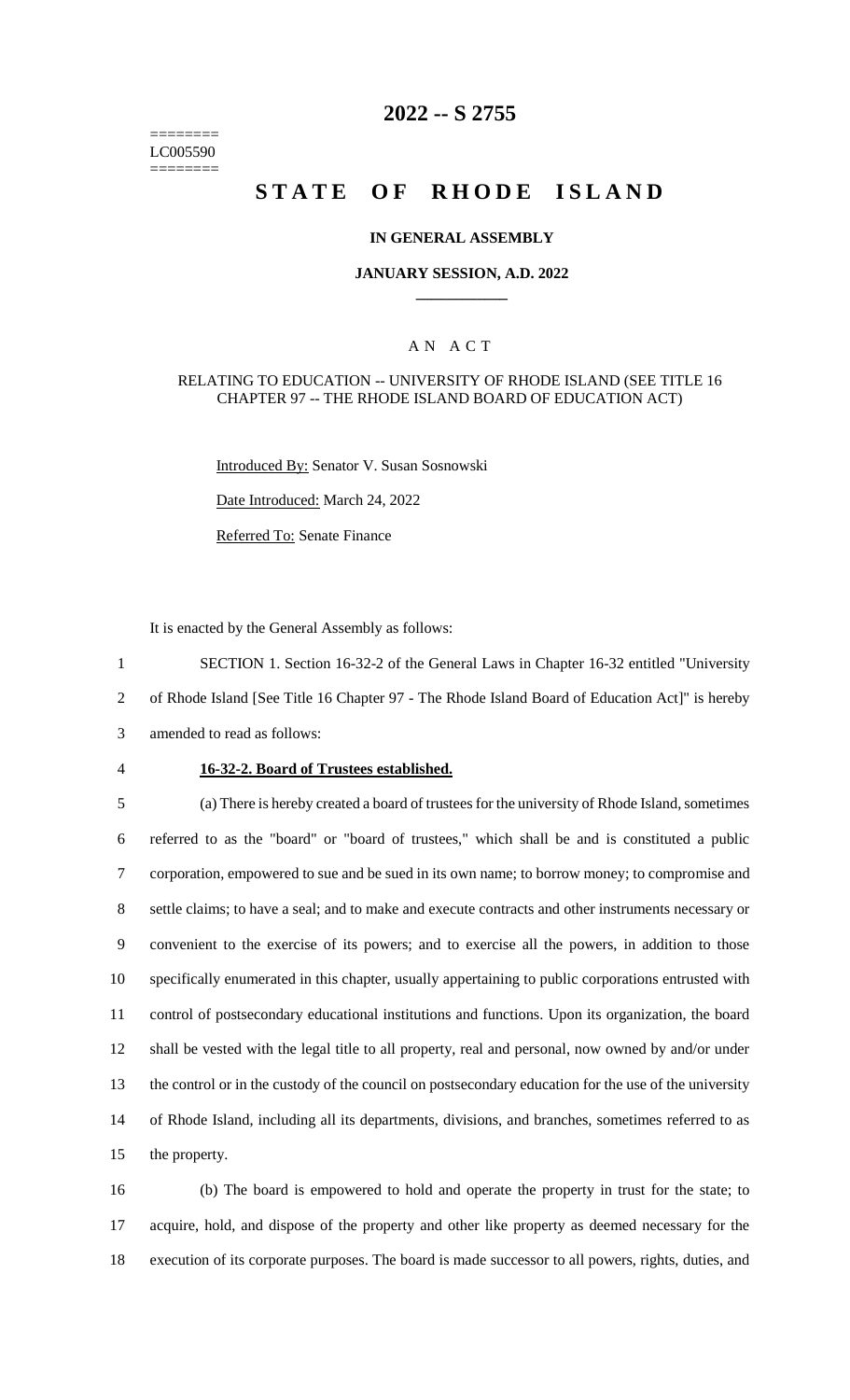privileges for the university of Rhode Island formerly belonging to the council on postsecondary education pertaining to postsecondary education and the board of governors for higher education.

 (c) The board shall be the employer of record for the university. It shall retain all authority formerly vested in the council on postsecondary education and the board of education regarding the employment of faculty and staff at the university of Rhode Island. The board shall appoint the president of the university and shall review their performance on an annual basis.

 (1) The board is empowered to enter into contracts and agreements with the council on postsecondary education and/or the department of administration related to employee benefits, including but not limited to retirement benefits, health, dental, vision and life insurance, disability insurance, workers' compensation, and tuition waivers to maximize the state's and university's purchasing and investment portfolio and educational opportunities for the benefit of its employees.

 (2) The board is empowered to enter into collective bargaining agreements as appropriate with its employees and all existing collective bargaining agreements in effect when the board is established pursuant to § 16-32-2.2 shall be transferred from the council on postsecondary education to the board.

 (d) The board shall make rules and regulations for the control and use of all public properties and highways under its care, and for violations of those rules and regulations; penalties, up to one hundred dollars (\$100) and costs for any one offense, may be imposed by any district court or police court in the city or town where the violation occurs; and, in general, the board shall take all actions necessary for the proper execution of the powers and duties granted to, and imposed upon, the board by the terms of this chapter.

 (e) The board shall make rules and regulations pursuant to chapter 2 of title 37 to implement its responsibilities as a public agency for procurement purposes as defined in § 37-2-7(16).

24 (1) Notwithstanding the provisions of § 37-2-22, small procurements made by the board and the university shall not exceed an aggregate amount of fifty thousand dollars (\$50,000) for 26 construction and ten thousand dollars (\$10,000) for all other purchases, regardless of the source of funding, and shall be made in accordance with small purchase regulations promulgated by the 28 board. These thresholds may be increased annually through an amendment to the small purchase regulations promulgated by the board of trustees, to reflect the annual increase in the federal Consumer Price Index published by the United States Department of Labor from the date of any prior adjustment. (f) The board shall evaluate data on which to base performance of the university as

 described in subsection (g) of this section which shall be defined by the president of the university. These measures may include and incorporate outcomes or goals from multiple, previous years. The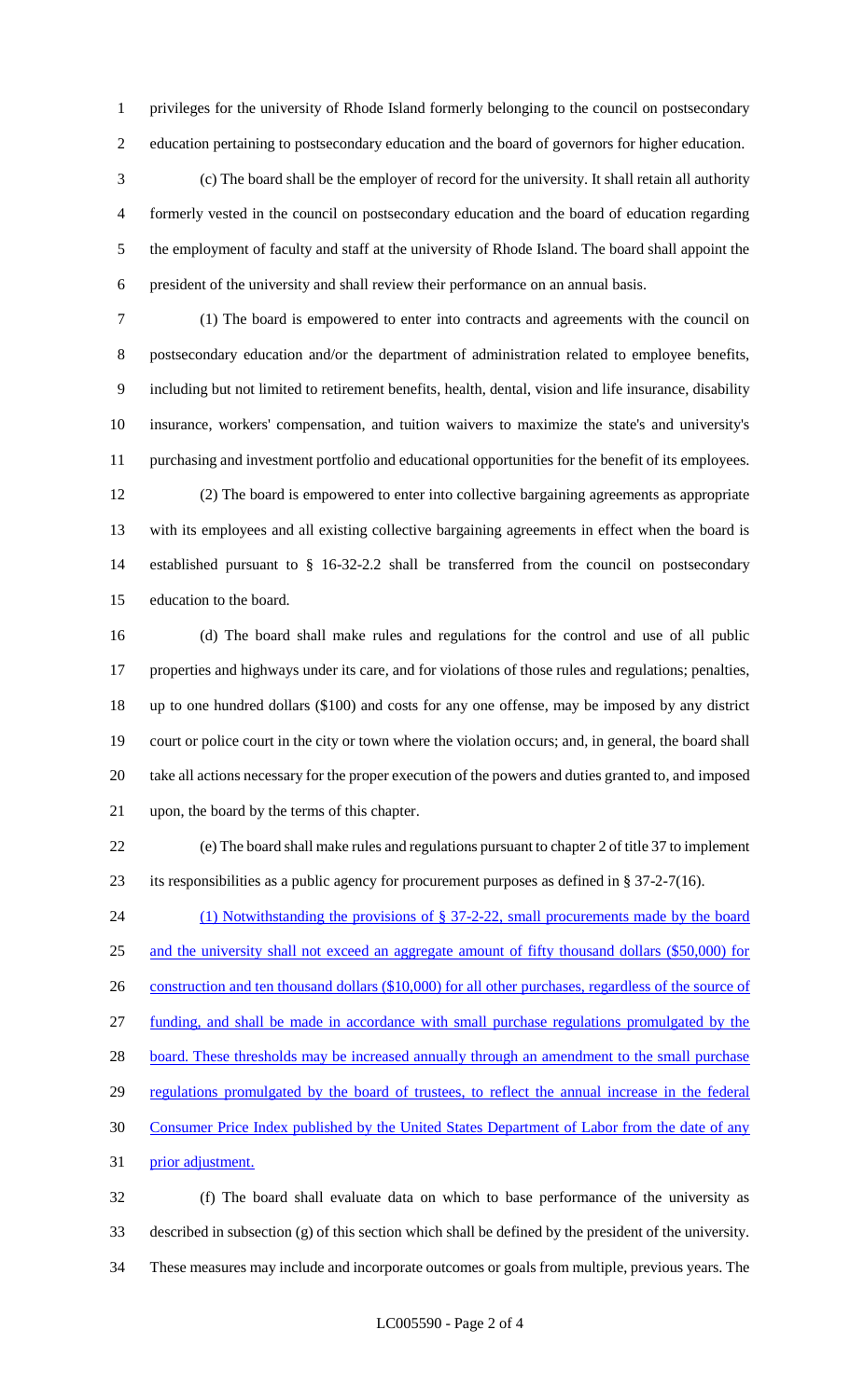lack of information from previous years, however, will not affect the use of performance-based

measures.

- (g) The university of Rhode Island shall have unique measures consistent with its purpose, role, scope, and mission. The board shall provide faculty and students an opportunity to provide input on the development of performance measures.
- (1) The performance-based measures shall include, but not be limited to, the following metrics:

 (i) The number and percentage, including growth in relation to enrollment and prior years of bachelor's degrees awarded to first-time, full-time students within four (4) years and six (6) years, including summer graduates;

- (ii) The number of degrees awarded that are tied to Rhode Island's high demand, high-wage employment opportunities consistent with the institution's mission;
- (iii) One metric that applies only to the university, in consultation with the president, which shall consider faculty, staff, and student input; and

(iv) Any other metrics that are deemed appropriate by the board.

(2) Weight may be assigned to any of the aforementioned metrics to reinforce the mission

- of the university, the economic needs of the state, and the socio-economic status of the students.
- (h) The board shall hold the university accountable for developing and implementing transfer pathways for students from the community college of Rhode Island and Rhode Island college.

 (i) The board shall supervise, coordinate, and/or authorize audits, civil and administrative investigations, and inspections or oversight reviews, when necessary, relating to expenditure of state or federal funds, or to any and all university programs and operations, as well as the procurement of any supplies, services, or construction, by the university. In the course of an audit or investigation, the board authorized auditor(s) shall review statutes and regulations of the university and shall determine if the university is in compliance and shall make recommendations concerning the efficiency of operations, and the effect of such statutes or regulations on internal controls and the prevention and detection of fraud, waste, and abuse. The board authorized auditor(s) may recommend policies or procedures that may strengthen internal controls, or assist in the prevention or detection of fraud, waste, and abuse or mismanagement. Any audits conducted shall be transmitted to the office of internal audit established in chapter 7.1 of title 35.

SECTION 2. This act shall take effect upon passage.

#### ======== LC005590 ========